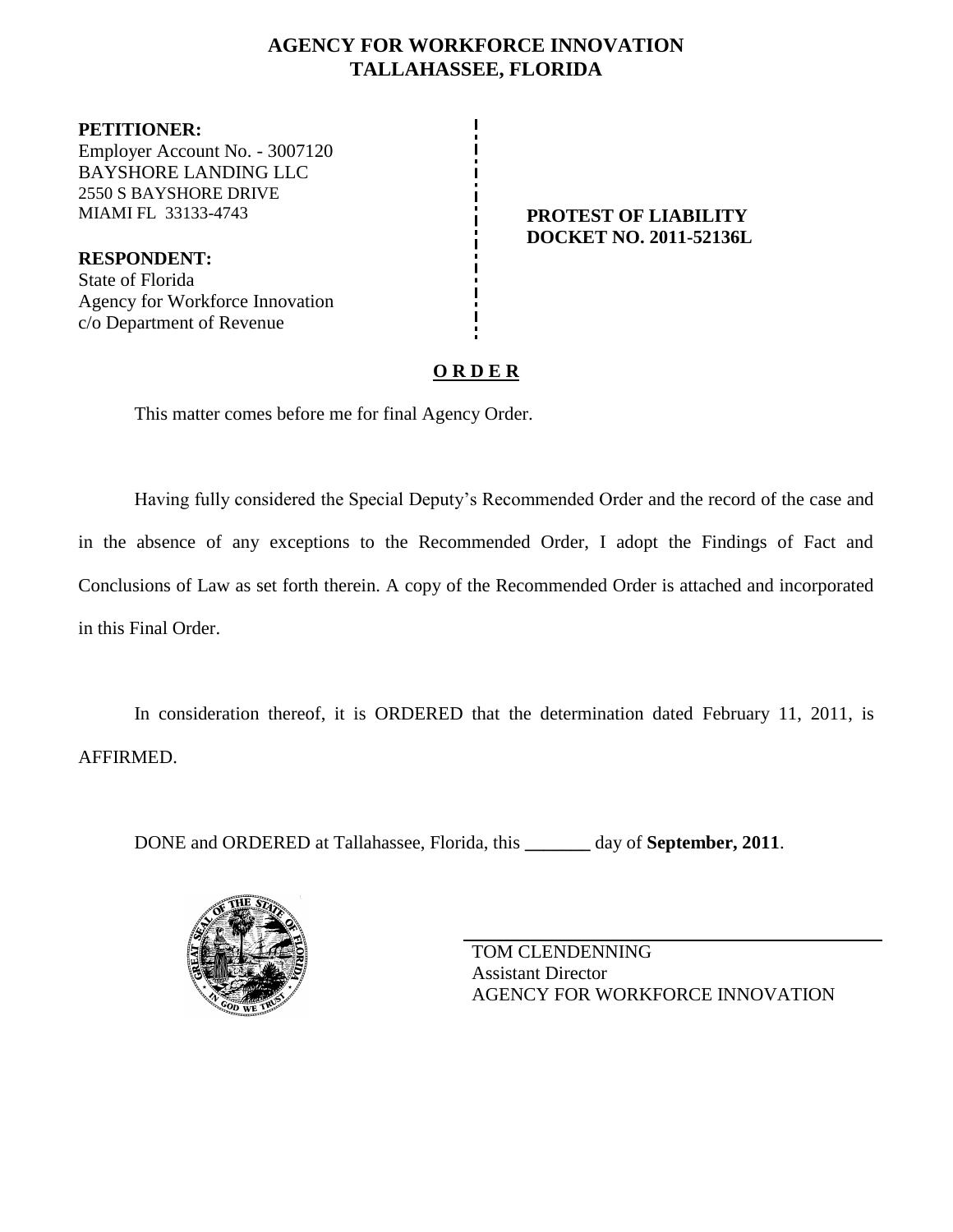### **AGENCY FOR WORKFORCE INNOVATION Unemployment Compensation Appeals**

MSC 345 CALDWELL BUILDING 107 EAST MADISON STREET TALLAHASSEE FL 32399-4143

#### **PETITIONER:**

Employer Account No. - 3007120 BAYSHORE LANDING LLC ATTN: JOE TRIMBLE 2550 S BAYSHORE DRIVE MIAMI FL 33133-4743

#### **PROTEST OF LIABILITY DOCKET NO. 2011-52136L**

#### **RESPONDENT:**

State of Florida Agency for Workforce Innovation c/o Department of Revenue

# **RECOMMENDED ORDER OF SPECIAL DEPUTY**

TO: Assistant Director Agency for Workforce Innovation

This matter comes before the undersigned Special Deputy pursuant to the Petitioner's protest of the Respondent's determination dated February 11, 2011.

After due notice to the parties, a telephone hearing was held on June 14, 2011. The Petitioner's controller and the Petitioner's general manager appeared and testified at the hearing. The Joined Party appeared and testified on his own behalf. A tax specialist appeared and testified on behalf of the Respondent.

The record of the case, including the recording of the hearing and any exhibits submitted in evidence, is herewith transmitted. Proposed Findings of Fact and Conclusions of Law were not received.

#### **Issue:**

Whether services performed for the Petitioner by the Joined Party and other individuals constitute insured employment pursuant to Sections 443.036(19), 443.036(21); 443.1216, Florida Statutes, and if so, the effective date of the liability.

#### **Findings of Fact:**

- 1. The Petitioner is a limited liability company, established for the purpose of running a marina property. The marina property includes docks, restaurants, and offices.
- 2. The Joined Party performed services for the Petitioner as an assistant property manager from October 4, 2008, through December 3, 2010.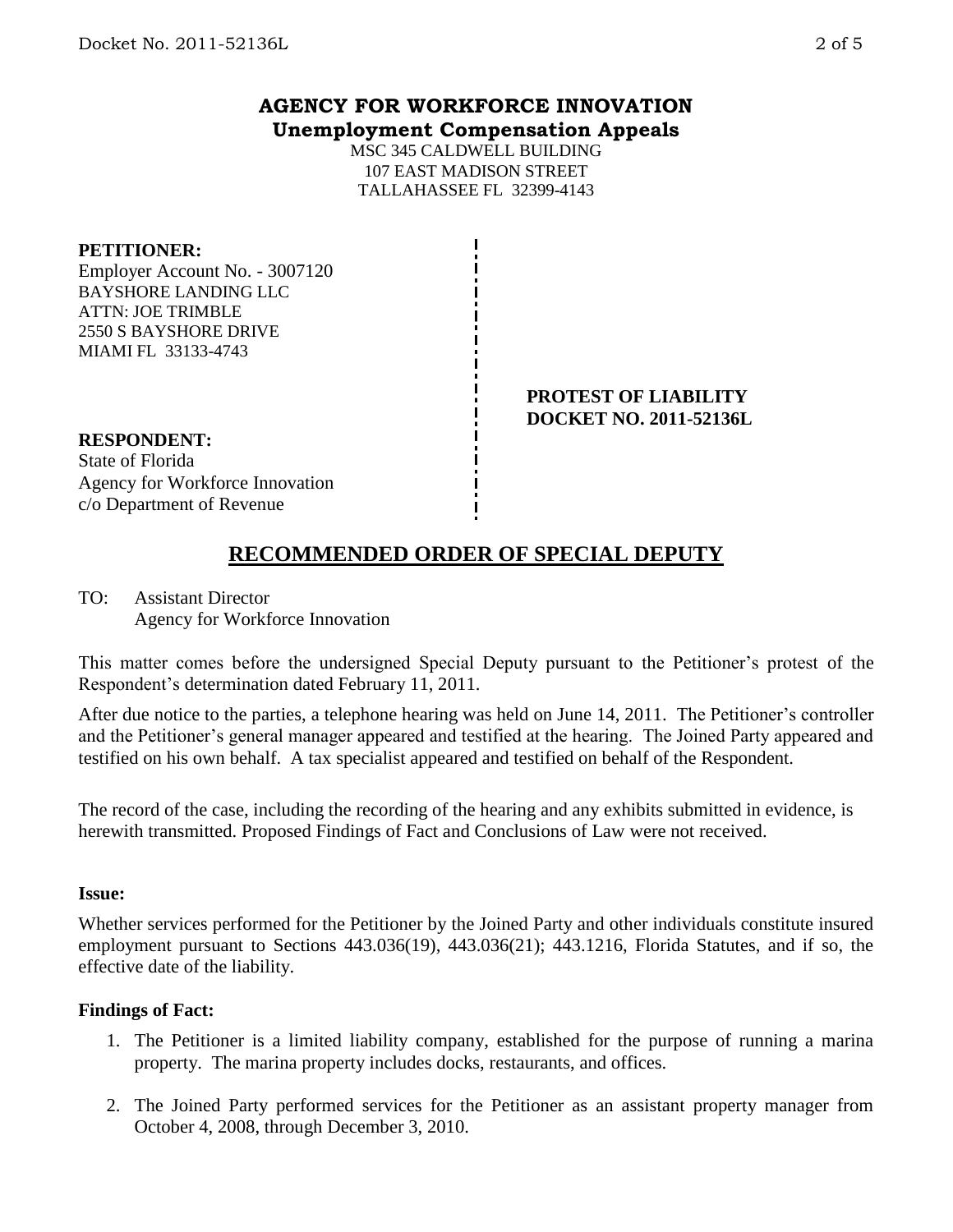- 3. The Joined Party was expected to maintain the docks and structures of the property. The Joined Party's work included repairs and maintenance of the structures and facilities.
- 4. The Joined Party was offered the position by the Petitioner's property manager. The Joined Party was not informed that he would be working as an independent contractor at the time of hire. The Petitioner required the Joined Party to sign a Waiver Agreement which indicated that the Joined Party was an independent contractor approximately one year after the date of hire.
- 5. The Joined Party was expected to report to work from 7am until 4pm from Monday through Friday. The Petitioner would require work on Saturdays as needed. The Joined Party was required to be on call if needed outside of normal work hours.
- 6. The Joined Party was expected to clean ponds and check docks upon reporting to work. The Joined Party would then report to the supervisor to find out what needed to be done.
- 7. The Joined Party was paid \$15 per hour. The Joined Party was paid every 2 weeks. The Petitioner determined the rate of pay. The Joined Party was required to clock in and out each work day using a time card.
- 8. The Petitioner warned the Joined Party about drinking during the work day.
- 9. The Petitioner provided all tools, equipment and materials needed to perform the work.

#### **Conclusions of Law:**

- 10. The issue in this case, whether services performed for the Petitioner constitute employment subject to the Florida Unemployment Compensation Law, is governed by Chapter 443, Florida Statutes. Section 443.1216(1)(a)2., Florida Statutes, provides that employment subject to the chapter includes service performed by individuals under the usual common law rules applicable in determining an employer-employee relationship.
- 11. The Supreme Court of the United States held that the term "usual common law rules" is to be used in a generic sense to mean the "standards developed by the courts through the years of adjudication." United States v. W.M. Webb, Inc., 397 U.S. 179 (1970).
- 12. The Supreme Court of Florida adopted and approved the tests in 1 Restatement of Law, Agency 2d Section 220 (1958), for use to determine if an employment relationship exists. See Cantor v. Cochran, 184 So.2d 173 (Fla. 1966); Miami Herald Publishing Co. v. Kendall, 88 So.2d 276 (Fla. 1956); Magarian v. Southern Fruit Distributors, 1 So.2d 858 (Fla. 1941); see also Kane Furniture Corp. v. R. Miranda, 506 So.2d 1061 (Fla. 2d DCA 1987).
- 13. Restatement of Law is a publication, prepared under the auspices of the American Law Institute, which explains the meaning of the law with regard to various court rulings. The Restatement sets forth a nonexclusive list of factors that are to be considered when judging whether a relationship is an employment relationship or an independent contractor relationship.
- 14. 1 Restatement of Law, Agency 2d Section 220 (1958) provides:
	- (1) A servant is a person employed to perform services for another and who, in the performance of the services, is subject to the other's control or right of control.
	- (2) The following matters of fact, among others, are to be considered:
		- (a) the extent of control which, by the agreement, the business may exercise over the details of the work;
		- (b) whether or not the one employed is engaged in a distinct occupation or business;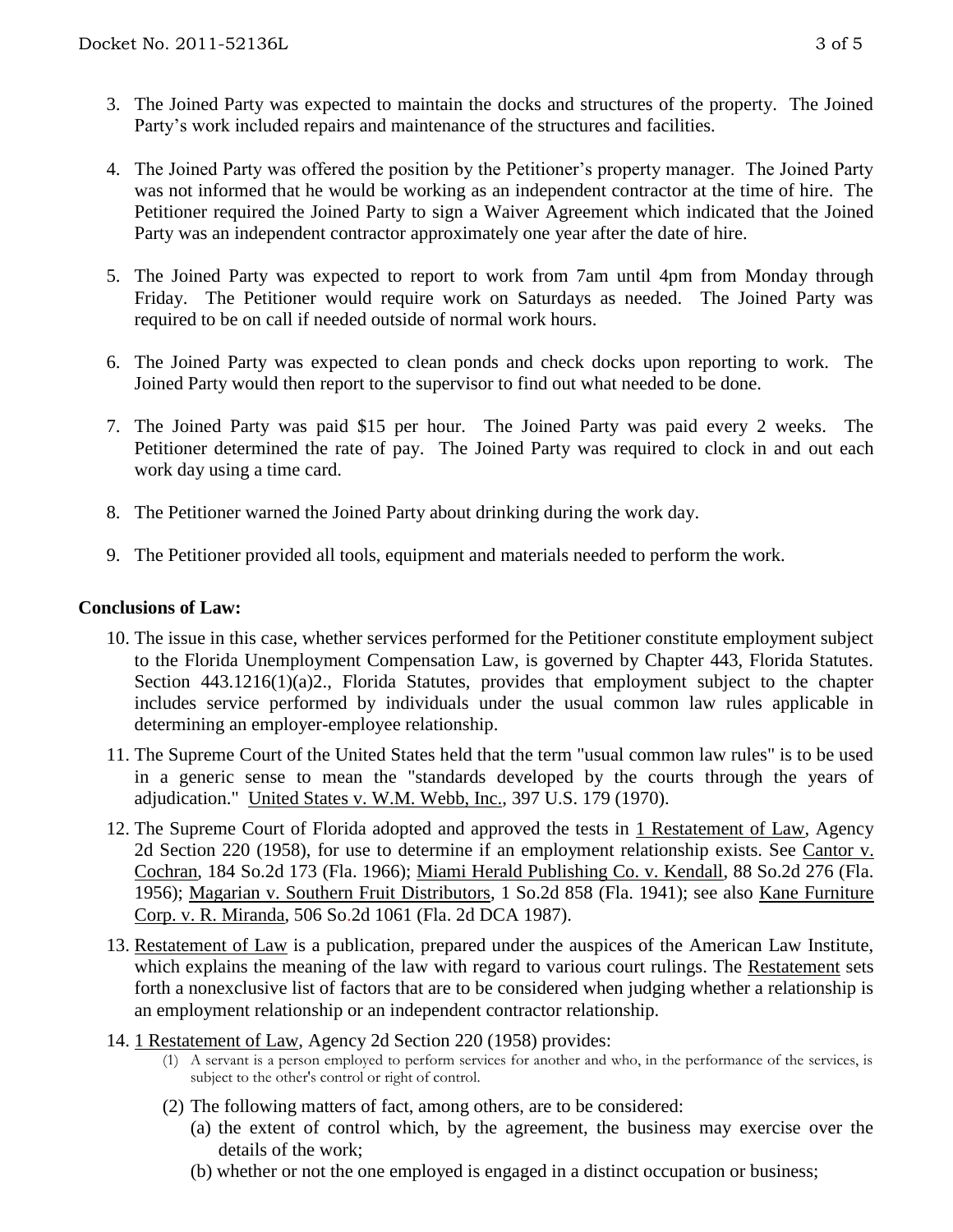- (c) the kind of occupation, with reference to whether, in the locality, the work is usually done under the direction of the employer or by a specialist without supervision;
- (d) the skill required in the particular occupation;
- (e) whether the employer or the worker supplies the instrumentalities, tools, and the place of work for the person doing the work;
- (f) the length of time for which the person is employed;
- $(g)$  the method of payment, whether by the time or by the job;
- (h) whether or not the work is a part of the regular business of the employer;
- (i) whether or not the parties believe they are creating the relation of master and servant;
- (j) whether the principal is or is not in business.
- 15. Comments in the Restatement explain that the word "servant" does not exclusively connote manual labor, and the word "employee" has largely replaced "servant" in statutes dealing with various aspects of the working relationship between two parties. In Department of Health and Rehabilitative Services v. Department of Labor & Employment Security, 472 So.2d 1284 (Fla. 1st DCA 1985) the court confirmed that the factors listed in the Restatement are the proper factors to be considered in determining whether an employer-employee relationship exists. However, in citing La Grande v. B&L Services, Inc., 432 So.2d 1364, 1366 (Fla. 1<sup>st</sup> DCA 1983), the court acknowledged that the question of whether a person is properly classified an employee or an independent contractor often cannot be answered by reference to "hard and fast" rules, but rather must be addressed on a case-by-case basis.
- 16. The evidence presented in this case reveals that the Petitioner exercised control over where, when, and what services would be provided. The Petitioner established the work schedule as well as requiring that the Joined Party be on call to take care of any situation that arose outside of the normal work hours at the Petitioner's discretion. The work was all performed at the Petitioner's place of business although the nature of the work tended to dictate this particular condition. The Petitioner determined what specific tasks the Joined Party would perform each day at work.
- 17. The Joined Party performed services for the Petitioner for a period of over two years. Such a length of service tends to demonstrate a more permanent relationship than the temporary relationship implicit in an independent contractor relationship.
- 18. The Joined Party was paid by the hour and required to use a time card. Pay by time tends to be indicative of an employment relationship as opposed to pay by the job which is more common in an independent contractor relationship.
- 19. The Petitioner provided all of the tools, equipment, and materials needed to perform the work.
- 20. The Petitioner warned the Joined Party about drinking, tardiness, and leaving work early. While rules and standards can certainly be set within an independent contractor relationship, rules regarding when the work is to be performed or when the worker must report are more indicative of an employer-employee relationship between the parties.
- 21. A preponderance of the evidence presented in this case reveals that the Petitioner established sufficient control over the Joined Party as to create an employer-employee relationship between the parties.